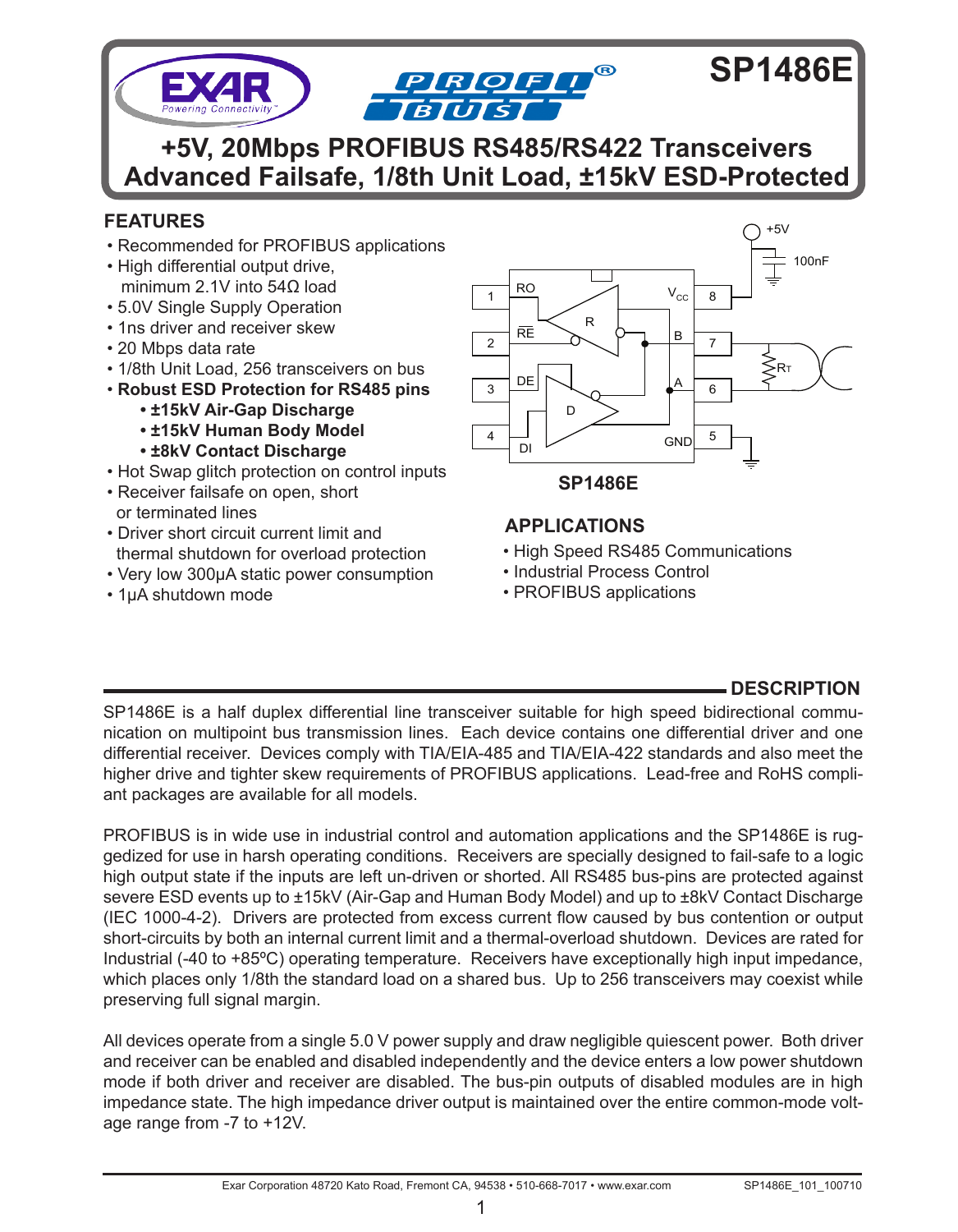| Pin Name      | Pin Function | Pin Function                                                                                                                                                                                           |  |
|---------------|--------------|--------------------------------------------------------------------------------------------------------------------------------------------------------------------------------------------------------|--|
|               | <b>RO</b>    | Receiver Output. When $\overline{RE}$ is low and if $(A - B) \ge -40$ mV, RO is High. If $(A - B) \le -200$ mV, RO<br>is low.                                                                          |  |
| $\mathcal{P}$ | RE           | Receiver Output Enable. RO is enabled when RE is low. When RE is high, RO is high imped-<br>ance. Drive RE high and DE low to enter shutdown mode. RE is a hot-swap input.                             |  |
| 3             | DF.          | Driver Output Enable. When DE is high, outputs are enabled. When DE is low, outputs are<br>high impedance. Drive DE low and RE high to enter shutdown mode. DE is a hot-swap input.                    |  |
| 4             | <b>DI</b>    | Driver Input. With DE high, a low level on DI forces non-inverting output low and inverting out-<br>put high. Similarly, a high level on DI forces non-inverting output high and inverting output low. |  |
| 5             | <b>GND</b>   | Ground                                                                                                                                                                                                 |  |
| 6             | A            | Non-inverting Receiver Input and Non-inverting Driver Output                                                                                                                                           |  |
|               | B            | Inverting Receiver Input and Inverting Driver Output                                                                                                                                                   |  |
| 8             | <b>Vcc</b>   | Positive Supply Vcc. Bypass Vcc to GND with a 0.1uF capacitor.                                                                                                                                         |  |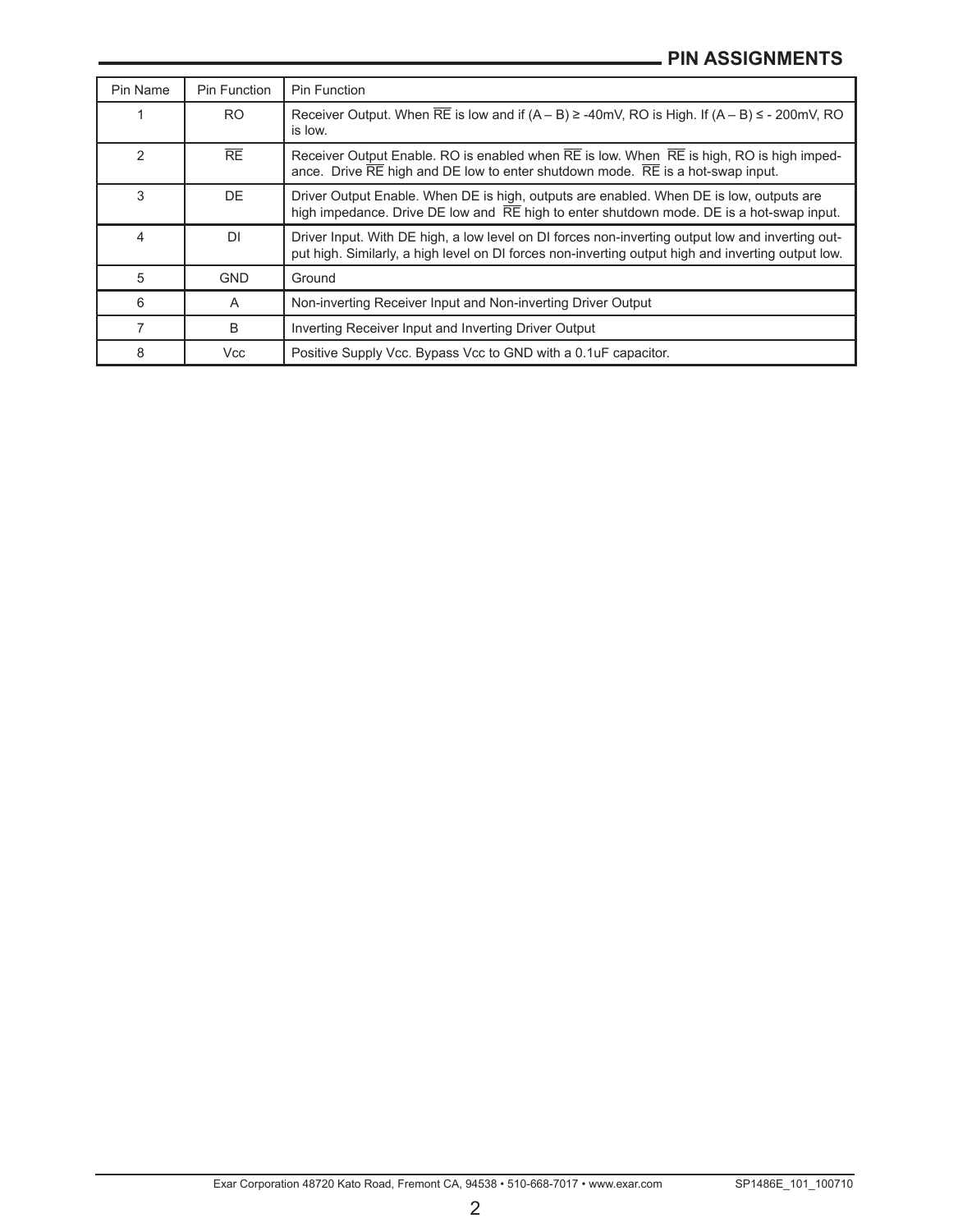## **Absolute Maximum Ratings**

These are stress ratings only and functional operation of the device at these ratings or any other above those indicated in the operation sections of the specifications below is not implied. Exposure to absolute maximum rating conditions for extended periods of time may affect reliability.

| Input voltage at control input pins (RE, DE) -0.3V to Vcc+0.3V |  |
|----------------------------------------------------------------|--|
|                                                                |  |
|                                                                |  |
| Receiver output voltage (RO) -0.3V to (Vcc + 0.3V)             |  |
|                                                                |  |
| Package Power Dissipation450mW @ TA=25°C                       |  |
|                                                                |  |
|                                                                |  |
|                                                                |  |
|                                                                |  |

### **RECOMMENDED OPERATING CONDITIONS**

Vcc=5V ±10%, Tmin to Tmax, unless otherwise noted, Typical values are Vcc=5V and Ta=25°C

| <b>Recommended Operating Conditions</b>      |                      |                | Typ. | Max.       | Unit         |
|----------------------------------------------|----------------------|----------------|------|------------|--------------|
| Supply Voltage, Vcc                          |                      | 4.5            | 5    | 5.5        | $\vee$       |
| Input Voltage on A and B pins                |                      | $-7$           |      | 12         | $\vee$       |
| High-level input voltage (DI, DE or RE), VIH |                      | $\overline{2}$ |      | <b>Vcc</b> | $\vee$       |
| Low-level input voltage (DI, DE or RE), VIL  |                      | 0              |      | 0.8        | $\vee$       |
| <b>Output Current</b>                        | <b>Driver</b>        | $-60$          |      | 60         |              |
|                                              | Receiver             | $-8$           |      | 8          | <b>mA</b>    |
| Signaling Rate,                              |                      |                |      | 20         | Mbps         |
| Operating Free Air<br>Temperature, TA        | Industrial Grade (E) | $-40$          |      | 85         | °C           |
| Junction Temperature, TJ                     |                      | $-40$          |      | 150        | $^{\circ}$ C |

Note: The least positive (most negative) limit is designated as the maximum value.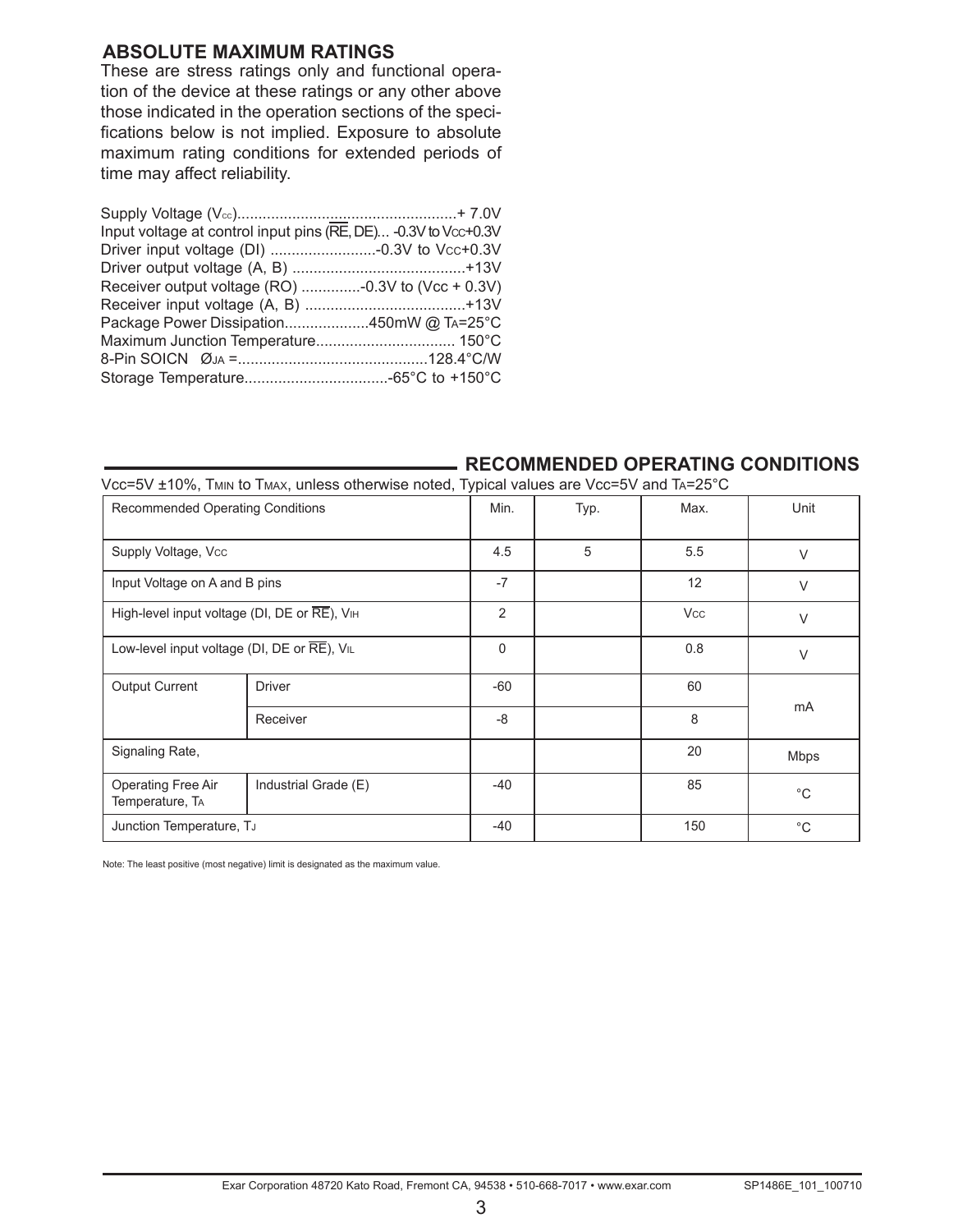## **ELECTRICAL CHARACTERISTICS**

| <b>PARAMETER</b>                                              |                                                                       |                               | <b>TEST CONDITIONS</b>          | <b>MIN</b> | <b>TYP</b> | <b>MAX</b>   | <b>UNIT</b>    |  |
|---------------------------------------------------------------|-----------------------------------------------------------------------|-------------------------------|---------------------------------|------------|------------|--------------|----------------|--|
|                                                               | Digital Input Signals: DI, DE, RE                                     |                               |                                 |            |            |              |                |  |
| Logic input thresholds                                        |                                                                       |                               | High, V <sub>IH</sub>           |            |            |              |                |  |
|                                                               |                                                                       | Low, VIL                      |                                 | 2.0        |            | 0.8          | V              |  |
| Logic Input Current                                           |                                                                       |                               | TA=25°C, after first transition |            |            | ±1           | μA             |  |
| Input Hysteresis                                              |                                                                       | $Ta=25^{\circ}C$              |                                 |            | 100        |              | mV             |  |
| <b>Driver</b>                                                 |                                                                       |                               |                                 |            |            |              |                |  |
|                                                               | Differential Driver Output (VOD)                                      | No Load                       |                                 |            |            | Vcc          | V              |  |
|                                                               |                                                                       | $RL=100\Omega$ (RS422)        |                                 | 2.1        |            | Vcc.         |                |  |
|                                                               | Differential Driver Output                                            | $RL = 54\Omega$ (RS485)       |                                 | 2.1        | 2.7        | <b>Vcc</b>   | V              |  |
|                                                               | <b>Differential Driver Output</b>                                     | $Vcm=-7$ to $+12V$            |                                 | 2.1        | 2.7        | <b>Vcc</b>   |                |  |
|                                                               | Change in Magnitude of Differential Output<br>Voltage (ΔVOD) (Note 1) | $R_1 = 54$ or 1000            |                                 |            |            | ±0.2         | $\vee$         |  |
|                                                               | Driver Common Mode Output Voltage (Voc)                               | $RL = 54$ or $100\Omega$      |                                 |            |            | 3            | V              |  |
| Change in Common Mode Output Voltage<br>$(\Delta \text{VOC})$ |                                                                       | $RL = 54$ or $100\Omega$      |                                 |            |            | ±0.2         | V              |  |
| Driver Short Circuit Current Limit                            |                                                                       | -7V≤VouT≤+12V                 |                                 |            |            | ±250         | mA             |  |
| <b>Receiver</b>                                               |                                                                       |                               |                                 |            |            |              |                |  |
| Receiver Input Resistance                                     |                                                                       | -7V≤V <sub>CM</sub> ≤12V      |                                 | 96         |            |              | KΩ             |  |
|                                                               |                                                                       | $DE=0$ ,                      | $V_{IN} = 12V$                  |            |            | 125          |                |  |
| Input Current (A, B pins)                                     |                                                                       | $RE=0.$<br>$Vcc=0$ or<br>5.5V | $V_{IN} = -7V$                  | $-100$     |            |              | μA             |  |
|                                                               | Receiver Differential Threshold (VA-VB)                               | -7V≤Vcm≤12V                   |                                 | $-200$     | $-125$     | $-40$        | mV             |  |
|                                                               | Receiver Input Hysteresis                                             |                               |                                 |            | 25         |              | mV             |  |
| Receiver                                                      | VOH                                                                   | Iout=-8mA, VID=-40mV          |                                 | $Vcc-1.5$  |            |              | $\vee$         |  |
| Output<br>Voltage<br>Vol                                      |                                                                       | Iout=8mA, VID=-200mV          |                                 |            |            | 0.4          |                |  |
| High-Z Receiver Output Current                                |                                                                       | Vcc=5.5V, 0≤VouT≤Vcc          |                                 |            |            | ± 1          | μA             |  |
| Receiver Output Short Circuit Current                         |                                                                       | 0V≤VRo ≤Vcc                   |                                 |            |            | ±95          | m <sub>A</sub> |  |
| <b>Supply and Protection</b>                                  |                                                                       |                               |                                 |            |            |              |                |  |
| IQ, Active Mode<br>Supply                                     |                                                                       | No load, DI=0 or Vcc          |                                 |            | 0.30       | $\mathbf{1}$ | mA             |  |
| Current                                                       | Shutdown Mode                                                         |                               | DE=0, RE=Vcc, DI=Vcc or 0       |            |            | 1            | μA             |  |
|                                                               | Thermal Shutdown Temperature                                          | Junction temperature          |                                 |            | 165        |              | °C             |  |
| Thermal Shutdown Hysteresis                                   |                                                                       |                               |                                 |            | 15         |              |                |  |

Notes:

<sup>1.</sup> Change in Magnitude of Differential Output Voltage and Change in Magnitude of Common Mode Output Voltage are the changes in output voltage when DI input changes state.<br>2. The transceivers are put into shutdown by bringi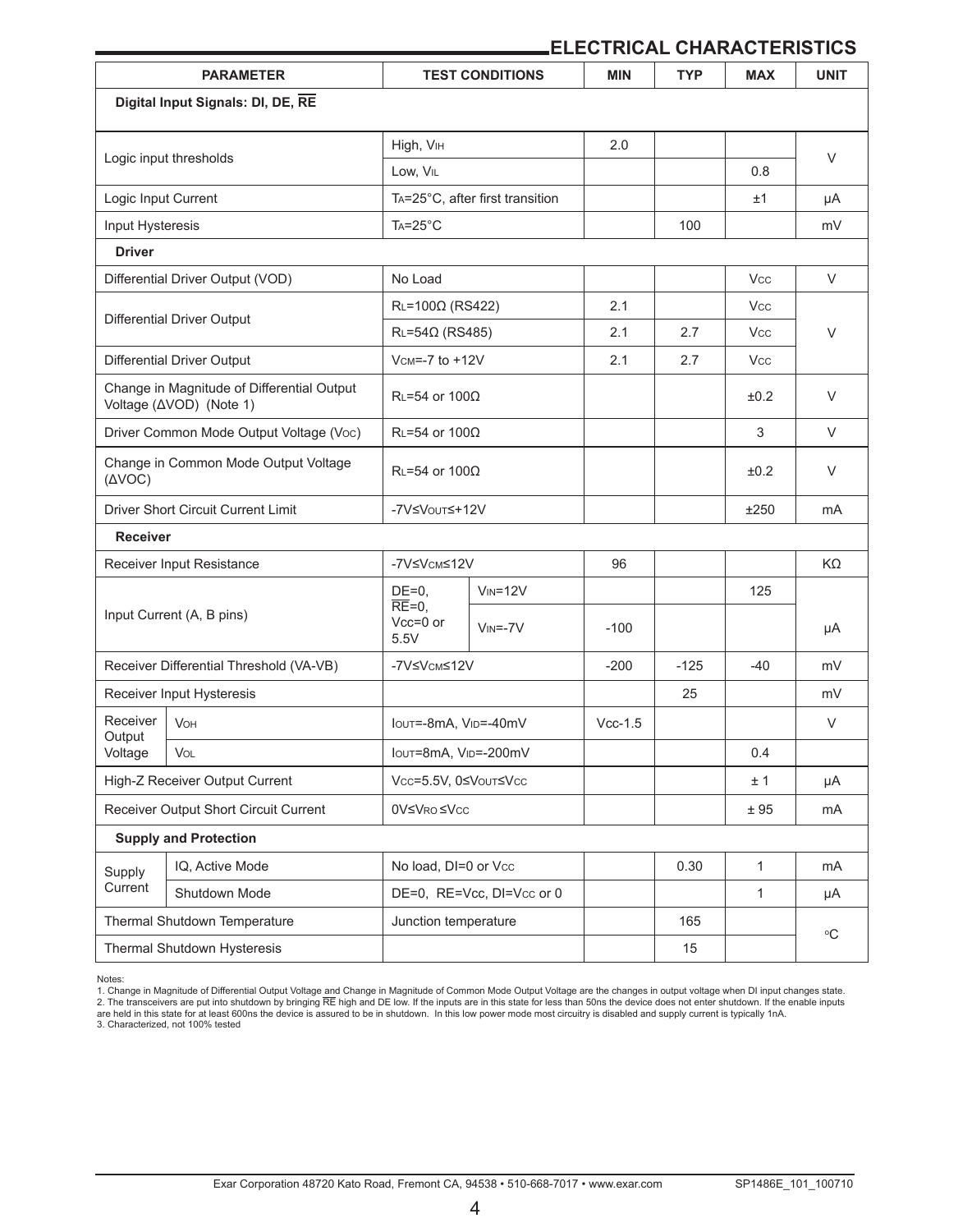# **TIMING CHARACTERISTICS**

| DRIVER CHARACTERISTICS:                                        | Conditions                           | Min. |    | Typ.   Max. | Unit        |
|----------------------------------------------------------------|--------------------------------------|------|----|-------------|-------------|
| Data Signaling Rate                                            | Duty Cycle 40 to 60%                 | 20   |    |             | <b>Mbps</b> |
| Driver Propagation Delay (tPHL, tPLH)                          |                                      |      | 12 | 20          | ns          |
| Driver Output Rise/Fall Time (tR, tF)                          | $R_L$ = 54 $\Omega$ , $C_L$ = 50pF,  |      | 6  | 10          | ns          |
| Driver Differential Skew ( $t_{\text{PLH}} - t_{\text{PHL}}$ ) |                                      |      |    | 5           | ns          |
| Driver Enable to Output High (tzH)                             |                                      |      |    | 50          | ns          |
| Driver Enable to Output Low (tz.)                              | $R_L$ = 500 $\Omega$ , $C_L$ = 50pF, |      |    | 50          | ns          |
| Driver Disable from Output High (t <sub>Hz</sub> )             |                                      |      |    | 50          | ns          |
| Driver Disable from Output Low (tuz)                           |                                      |      |    | 50          | ns          |
| Shutdown to Driver Output Valid (tzv)                          |                                      |      |    | 150         | ns          |
|                                                                |                                      |      |    |             |             |

Unless otherwise noted Vcc= +5.0±0.5V, ambient temperature TA from -40 to +85°C

| Conditions                             | Min. | Typ. | Max. | Unit |
|----------------------------------------|------|------|------|------|
| Duty Cycle 40 to 60%                   | 20   |      |      | Mbps |
| $C_L = 15pF$ , $V_D = \pm 2V$ ,        |      |      | 40   | ns   |
|                                        |      | 1    | 5    | ns   |
| $C_L = 15pF$                           |      |      | 15   | ns   |
| CL=15pF, $R$ <sub>L</sub> =1k $\Omega$ |      |      | 50   | ns   |
| CL=15pF, $R$ <sub>L</sub> =1k $\Omega$ |      |      | 50   | ns   |
| CL=15pF, $R$ <sub>L</sub> =1k $\Omega$ |      |      | 50   | ns   |
| CL=15pF, $R$ <sub>L</sub> =1k $\Omega$ |      |      | 50   | ns   |
|                                        |      |      | 3500 | ns   |
|                                        | 50   | 200  | 600  | ns   |
|                                        |      |      |      |      |

# **FUNCTION TABLES**

| <b>Transmitting</b> |    |  |          |  |  |  |
|---------------------|----|--|----------|--|--|--|
| Outputs<br>Inputs   |    |  |          |  |  |  |
| $\overline{RE}$     | DE |  |          |  |  |  |
|                     |    |  |          |  |  |  |
|                     |    |  |          |  |  |  |
|                     |    |  | High-Z   |  |  |  |
|                     |    |  | Shutdown |  |  |  |

| Receiving        |    |               |           |  |  |  |
|------------------|----|---------------|-----------|--|--|--|
| Output<br>Inputs |    |               |           |  |  |  |
| RE               | DE | $-V_{\rm R}$  | <b>RO</b> |  |  |  |
|                  |    | $\geq -40$ mV |           |  |  |  |
|                  | x  | $\leq$ -200mV |           |  |  |  |
|                  |    | Open/shorted  |           |  |  |  |
|                  |    |               | High-Z    |  |  |  |
|                  |    |               | Shutdown  |  |  |  |

Note: Receiver inputs -200mV < VA - VB < -40mV, should be considered indeterminate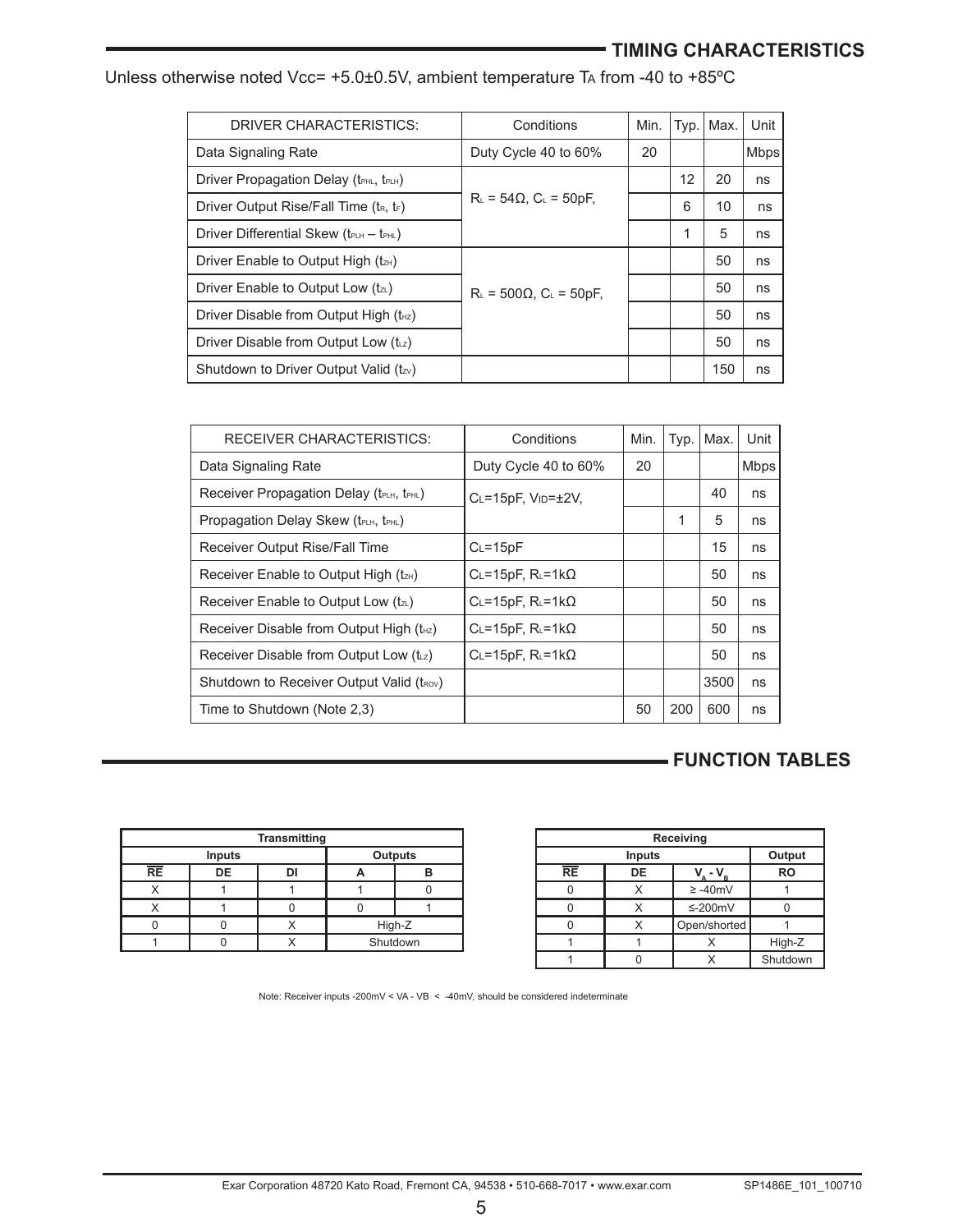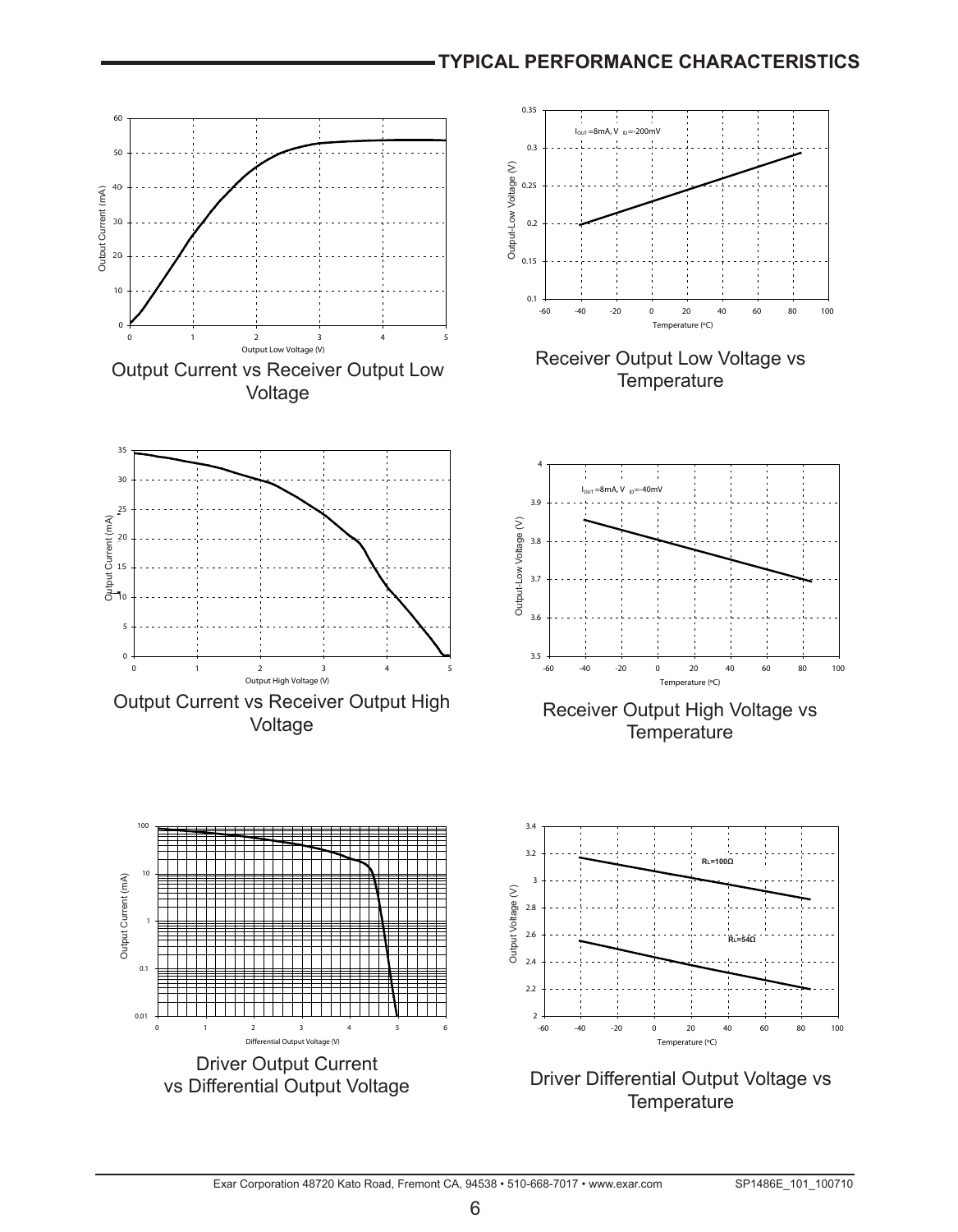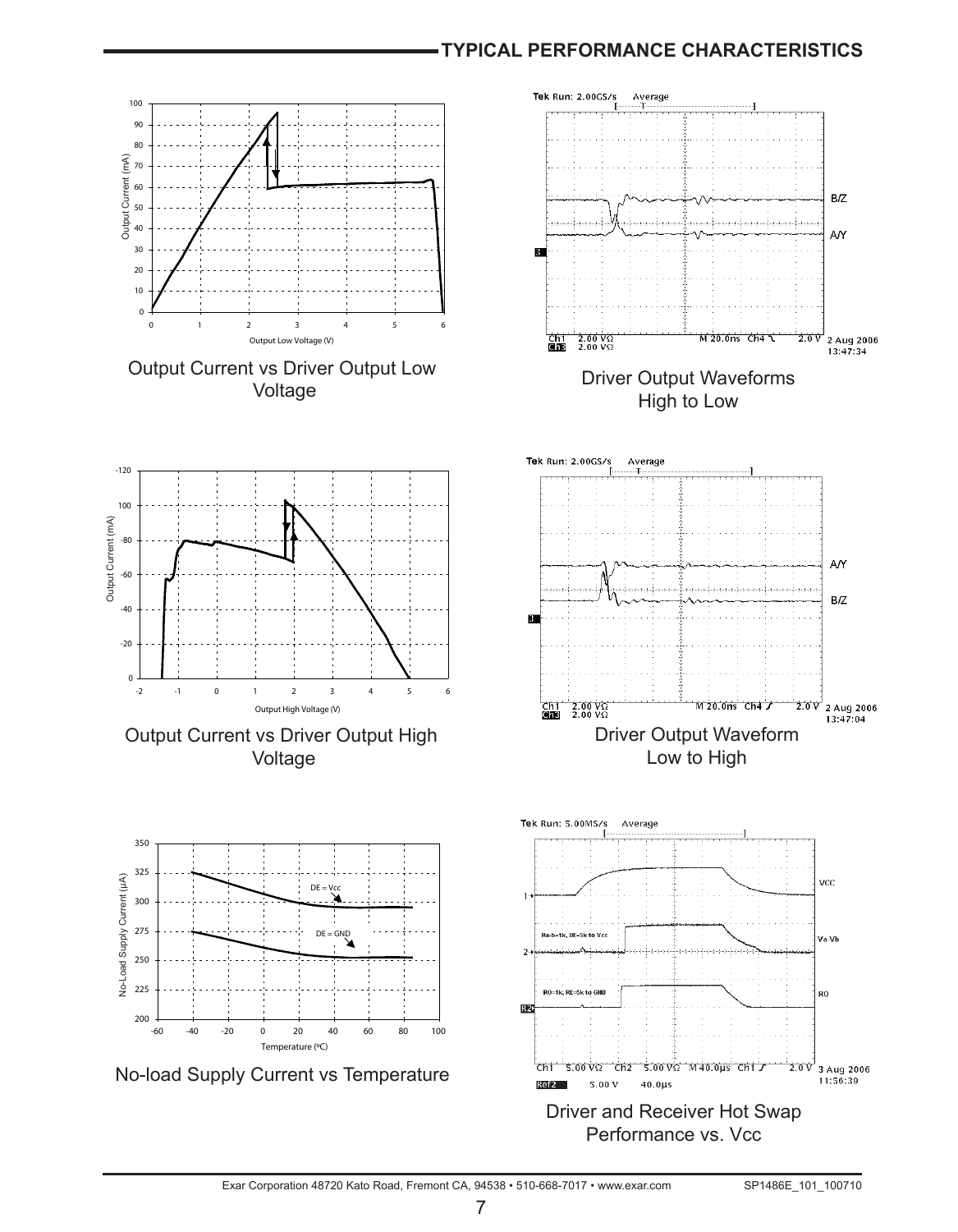

Driver DC Test Circuit **Receiver DC Test Circuit** Receiver DC Test Circuit



Driver Propagation Delay Time Test Circuit and Timing Diagram

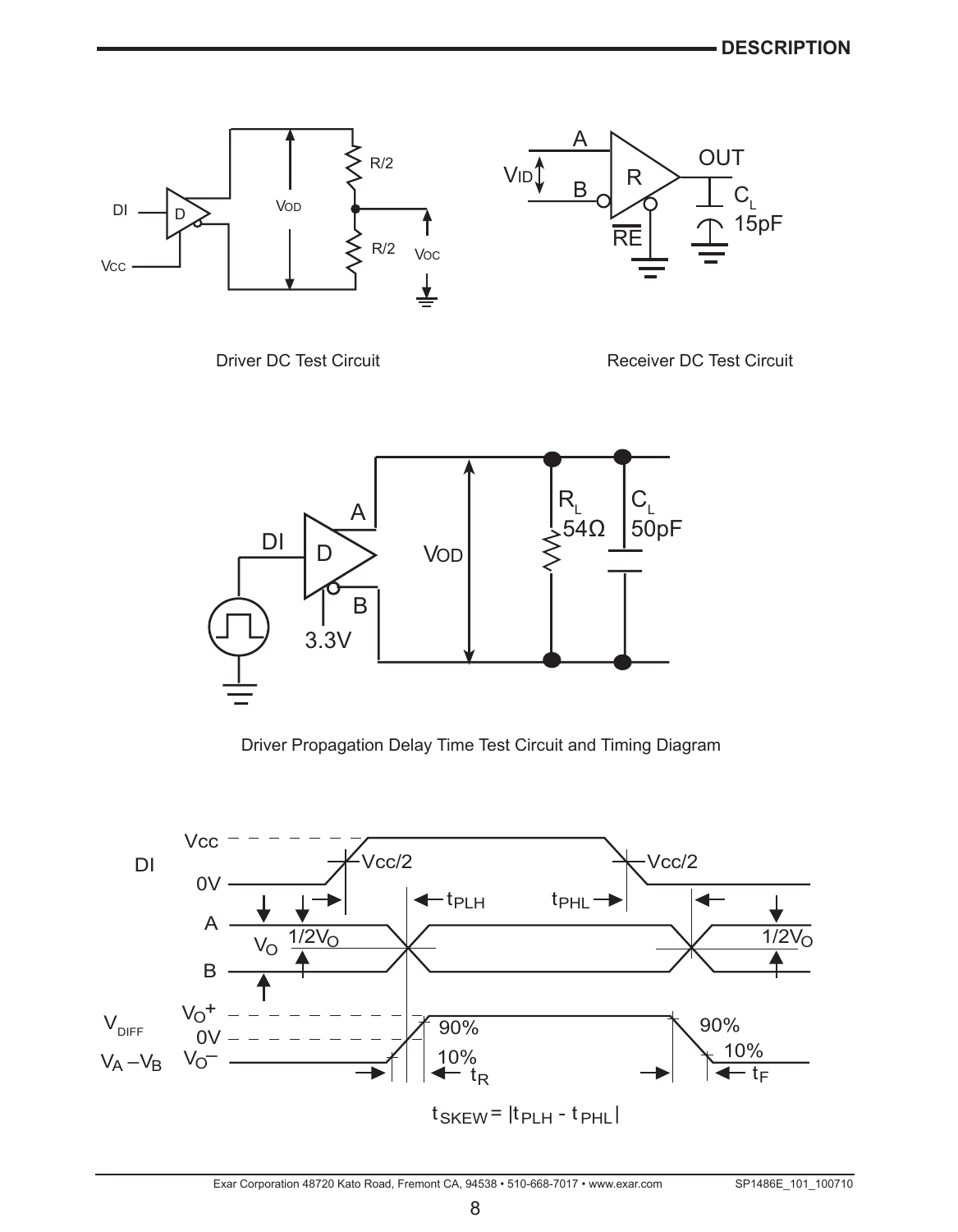Driver Differential Output Test Circuit



Driver Enable and Disable Times Test Circuit and Timing Diagram

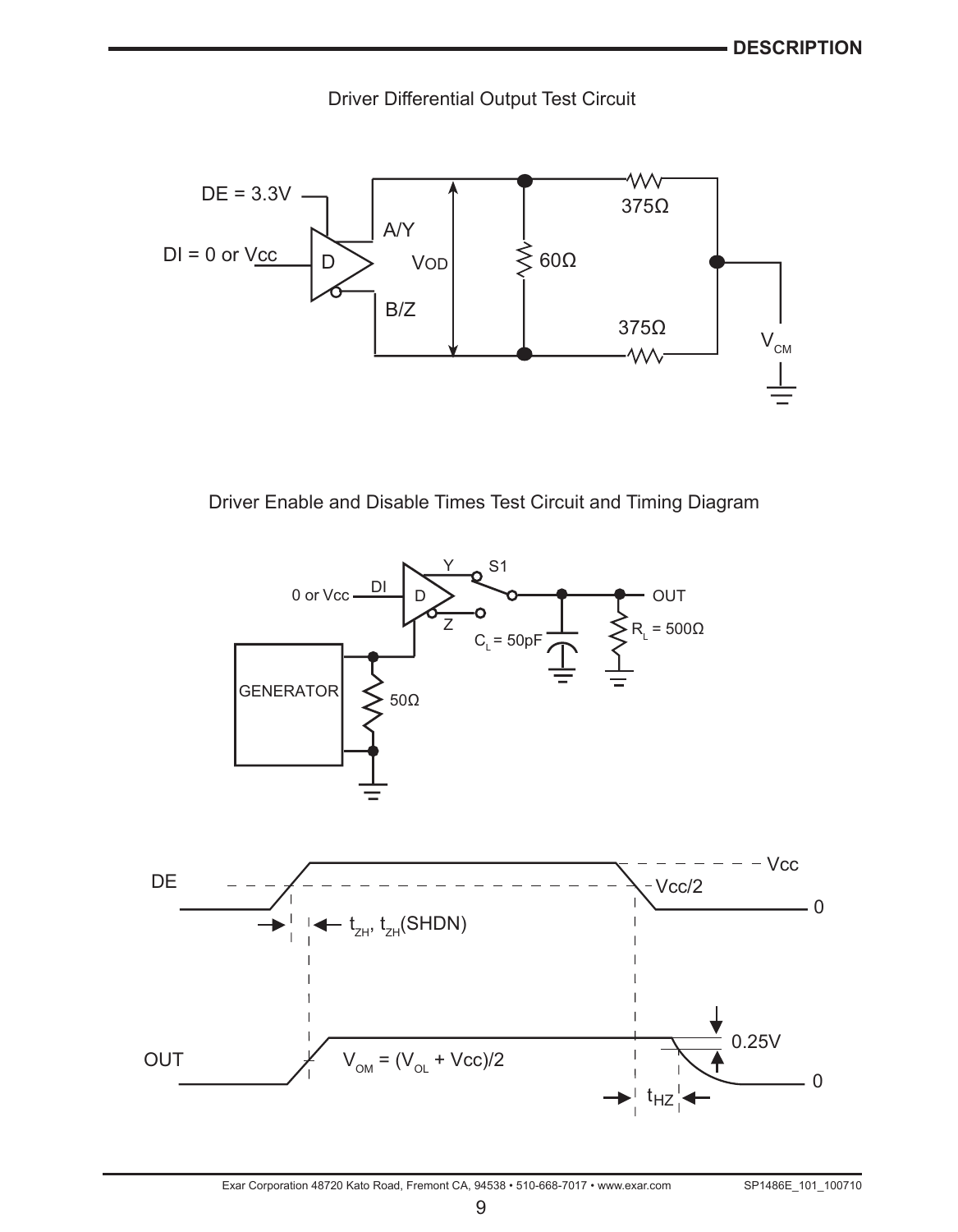Driver Enable and Disable Times Test Circuit and Timing Diagram



# Receiver Propagation Delay Test Circuit and Timing Diagram

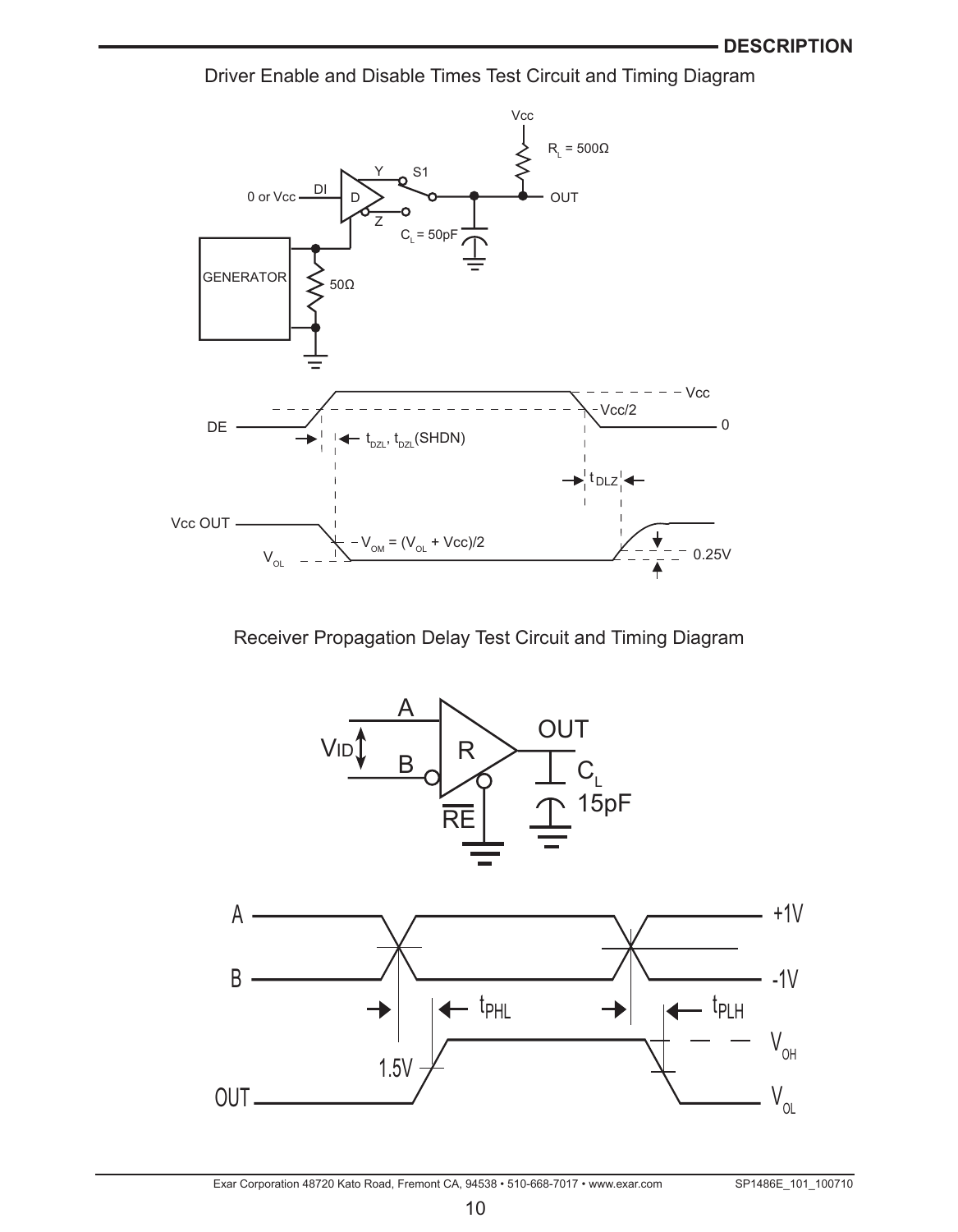Receiver Enable and Disable Times Test Circuit



Receiver Enable and DisableTiming Diagram



S1 is closed, S2 is open,  $S3 = -1.5V$ 





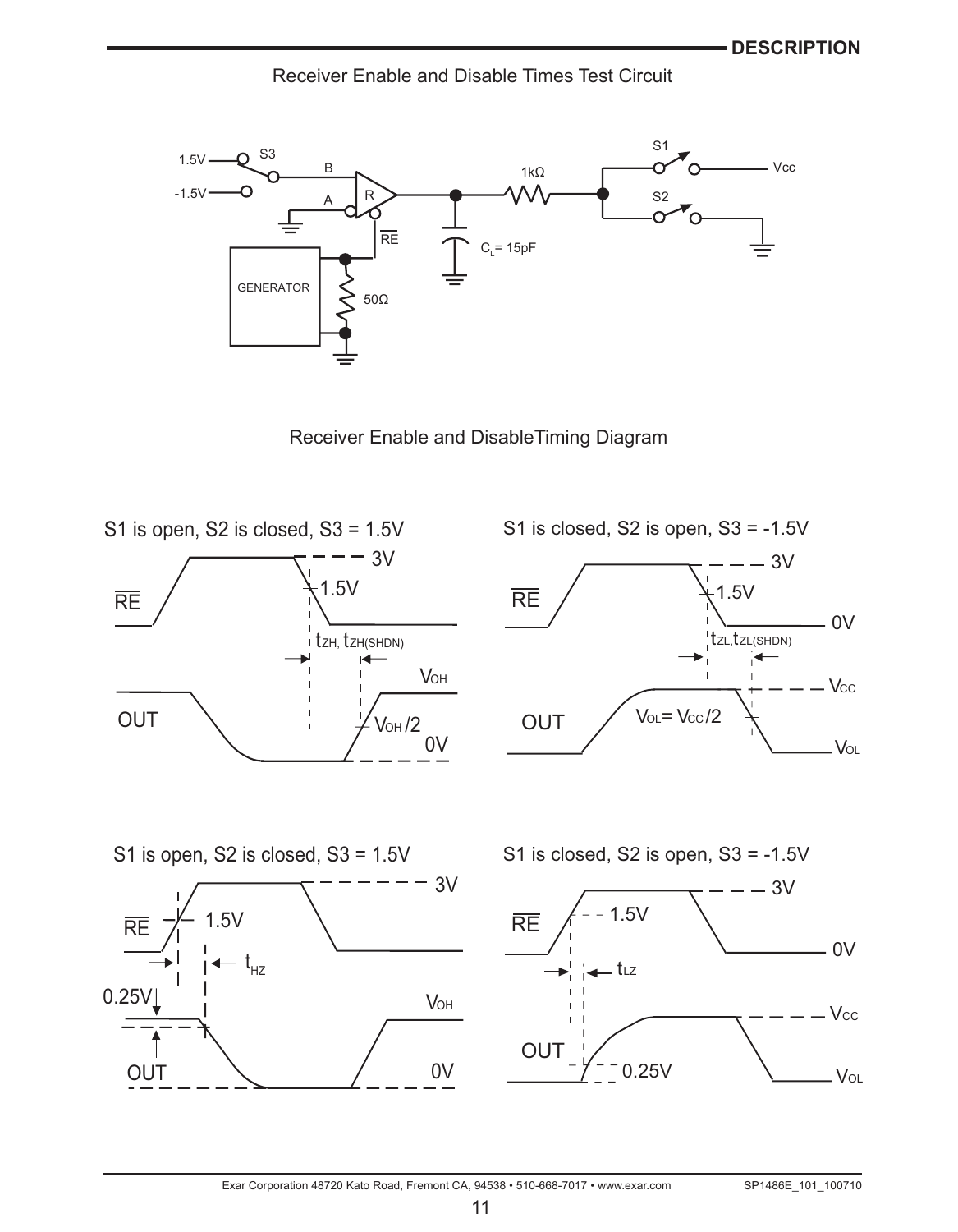## **DETAILED DESCRIPTION**

SP1486E is an advanced RS485/RS422 transceiver, ideal for PROFIBUS applications. Each device contains one high speed driver and receiver capable of speeds up to 20Mbps with low skew.

The device is designed for reliability in demanding operating conditions. It features a fail-safe circuitry that guarantees a logic-high receiver output when the receiver inputs are open or shorted, or when they are connected to a terminated transmission line with all drivers disabled. Control inputs (DE and RE) also feature a hotswap capability allowing live insertion without error data transfer.

The device operates from a single 5.0V supply. Drivers are output short-circuit current limited. Thermal-shutdown circuitry protects drivers against excessive power dissipation. When activated, the thermal-shutdown circuitry places the driver outputs into a high-impedance state.

### **PROFIBUS (EN50170 or DIN19245)**

The PROFIBUS standard originated in Europe but has spread worldwide as an industrial fieldbus for use in process automation and factory control. There are a number of different implementations, but one of the most widely used is PROFIBUS-DP (Process Field Bus - Distributed Peripherals). DP uses RS485 as its physical layer along with a proprietary data-link layer.

#### **ADVANCED FAIL SAFE**

Ordinary RS485 differential receivers will be in an indeterminate state whenever A - B is less than ±200mV. This situation can occur whenever the data bus is not being actively driven. The Advanced Failsafe feature of the SP1486E guarantees a logic-high receiver output if the receiver's differential inputs are shorted, opencircuit, or if they are shunted by a termination resistor.

The receiver thresholds of the SP1486E are very precise and offset by at least a 40mV noise margin from ground. This results in a logic-high receiver output at zero volts input differential while maintaining compliance with the EIA/TIA-485 standard of ±200mV.

# **HOT-SWAP CAPABILITY**

 **DESCRIPTION**

When a micro-processor or other logic device undergoes its power-up sequence its logic-outputs are typically at high impedance. In this state they are unable to drive the DE and RE signals to a defined logic level. During this period, noise, parasitic coupling or leakage from other devices could cause standard CMOS enable inputs to drift to an incorrect logic level.

If circuit boards are inserted into an energized backplane (commonly called "live insertion" or "hot-swap") power may be suddenly applied to all circuits. Without the hot-swap capability, this situation could improperly enable the transceiver's driver or receiver, driving invalid data onto shared busses and possibly causing driver contention or device damage.

The SP1486E contains a special power-on-reset circuit that holds DE low and RE high for approximately 10 microseconds. After this initial power-up sequence the hot-swap circuit becomes transparent, allowing for normal, unskewed enable and disable timings.

### **±15KV ESD PROTECTION**

ESD-protection structures are incorporated on all pins to protect against electrostatic discharges encountered during handling and assembly. The driver output and receiver inputs have extra protection against static electricity. Exar uses state of the art structures to protect these pins against ESD of ±15kV without damage. The ESD structures withstand high ESD in all states: normal operation, shutdown, and powered down. After an ESD event, the SP1486E keeps working without latch-up or damage.

ESD protection can be tested in various ways. The transmitter outputs and receiver inputs of the SP1486E are characterized for protection to the following limits

- ±15kV using the Human Body Model
- ±8kV using the Contact Discharge method specified in IEC 1000-4-2
- ±15kV Air-gap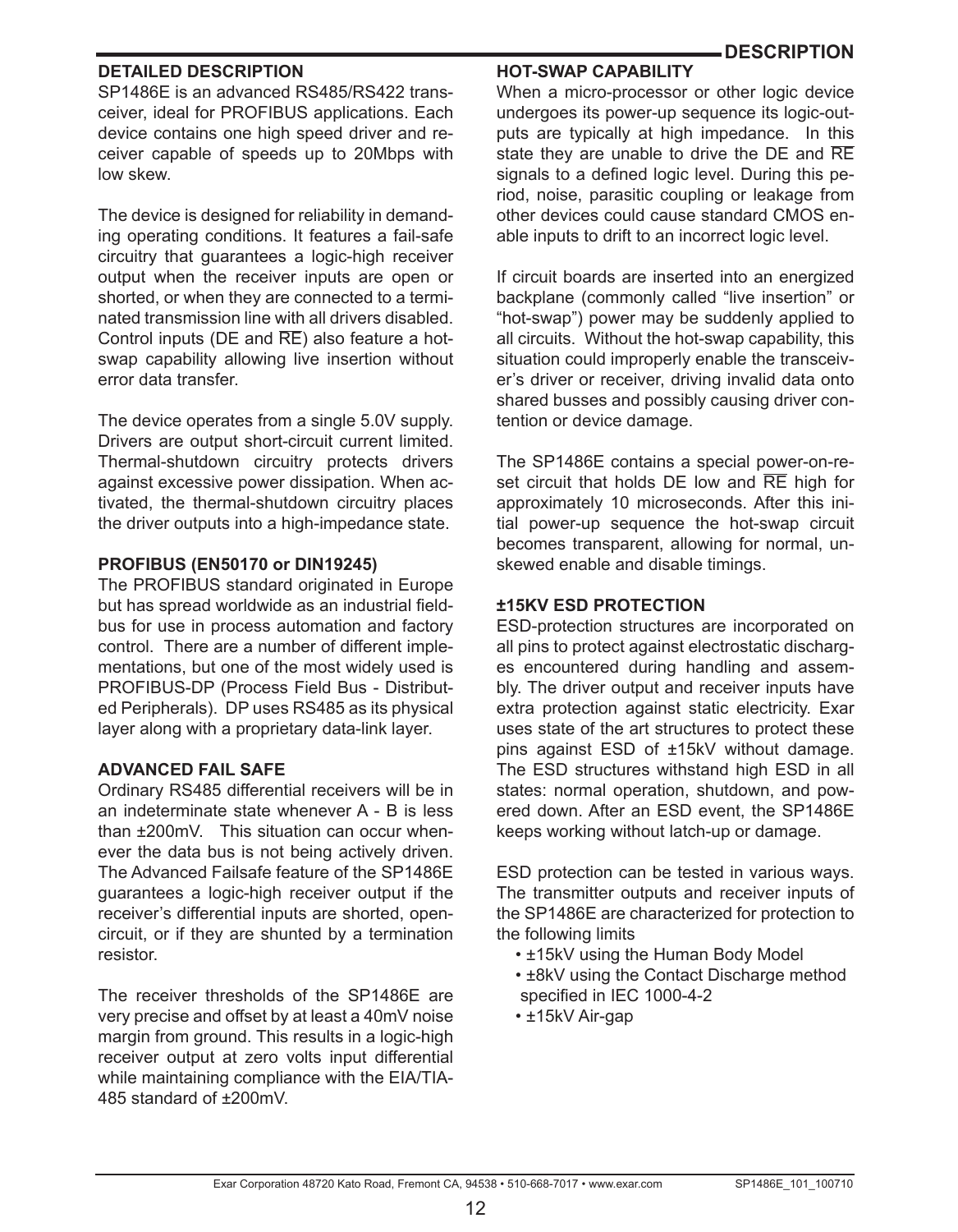#### **IEC 1000-4-2**

The IEC 1000-4-2 standard covers ESD testing and performance of finished equipment. However, it does not specifically refer to integrated circuits. The SP1486E helps you design equipment to meet IEC 1000-4-2, without sacrificing board-space and cost for external ESD-protection components.

The major difference between tests done using the Human Body Model and IEC 1000-4-2 is a higher peak current in IEC 1000-4-2. Series resistance is lower in the IEC 1000-4-2 model. Hence, the ESD withstand voltage measured to EC 1000-4-2 is generally lower than that measured using the human body model.

The air-gap test involves approaching the device with a charged probe. The contact discharge method connects the probe to the device before the probe is energized.

### **MACHINE MODEL**

The machine model for ESD tests all pins using a 200pF storage capacitor and zero discharge resistance. The objective is to emulate the stress caused when I/O pins are contacted by handling equipment during test and assembly.

#### **256 TRANSCEIVERS ON THE BUS**

The standard RS485 receiver input impedance is 12kΩ (1 unit load). A standard driver can drive up to 32 unit loads. The SP1486E has only a 1/8th unit load receiver input impedance (96kΩ), thereby allowing eight times as many, up to 256, transceivers to be connected in parallel on a communication line. Any combination of these devices and other RS485 transceivers up to a total of 32 unit loads may be connected to the line.

### **LOW POWER SHUTDOWN MODE**

Low-power shutdown mode is initiated by bringing both RE high and DE low simultaneously. While in shutdown devices typically draw only 50nA of supply current. DE and RE may be tied together and driven by a single control signal. Devices are guaranteed not to enter shutdown if RE is high and DE is low for less than 50ns. If the inputs are in this state for at least 600ns, the parts are shut-down.

Enable times  $txH$  and  $txL$  apply when the part is not in low-power shutdown state. Enable times  $t$ z $H$ (s $H$ DN) and  $t$ z $L$ (s $H$ DN) apply when the parts are shut down. The drivers and receivers take longer to become enabled from low-power shutdown mode tzH(SHDN) and tzL(SHDN) than from driver/receiver-disable mode (tzH, tzL).

### **DRIVER OUTPUT PROTECTION**

Two mechanisms prevent excessive output current and power dissipation caused by faults or by bus contention. First, a driver-current limit on the output stage provides immediate protection against short circuits over the whole common-mode voltage range. Second, a thermalshutdown circuit forces the driver outputs into a high-impedance state if junction temperature becomes excessive.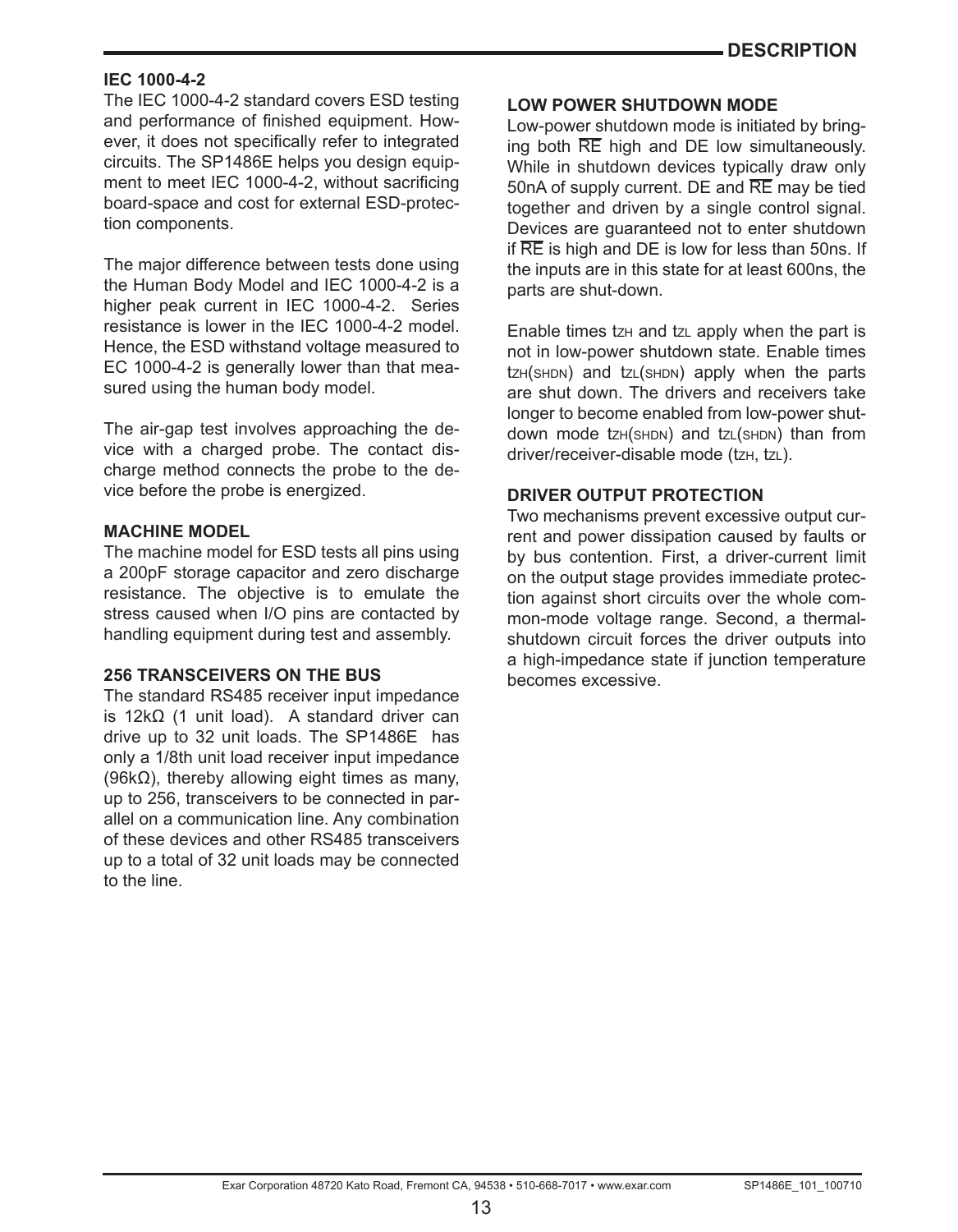| Side View<br>$\Rightarrow$<br>$\frac{R}{L}$<br>29                                                                                                                                                | Top View<br>INDEX AREA (D) $\sim 2\times 10^{10}$<br>囯<br>$\geq$<br>$\sim$<br>$\Box$<br>p<br>G<br>변                                                                                                                                                                                                              |                                                                                                           |
|--------------------------------------------------------------------------------------------------------------------------------------------------------------------------------------------------|------------------------------------------------------------------------------------------------------------------------------------------------------------------------------------------------------------------------------------------------------------------------------------------------------------------|-----------------------------------------------------------------------------------------------------------|
| $\bullet$<br>ᆽ<br>Þ<br>Front View<br>$\ddot{\phantom{0}}$<br>$\frac{1}{2}$ x $\frac{1}{2}$<br>$\mathbf{e}$<br>E<br>T<br>$\sqrt{2}$<br>$\sim 92$<br>SEATING PLANE<br>$\frac{1}{5}$<br>GAUGE PLANE | STOBINUS<br>$\infty$<br>즈<br>ū<br>$\mathbb{B}$<br>$\mathcal{L}_{\mathcal{A}}$<br>Σ<br>$\overline{e}$<br>12<br>$\sigma$<br>□<br>$\Rightarrow$<br>$\Phi$<br>$\circ$<br>z<br>$\bullet$<br>w<br>U<br>r<br>m                                                                                                          |                                                                                                           |
| ey:<br>$\in$                                                                                                                                                                                     | Pin SOICN<br>0.40<br>0.07<br>0.07<br>$\frac{0.25}{2}$<br>0.17<br>12.0<br>0.10<br>1.25<br>$\frac{8}{2}$<br>1.35<br>Ċ<br> ဟ္<br>ą                                                                                                                                                                                  | РŚ.<br>$\circ$<br>w<br>$\blacktriangleright$                                                              |
| Packaging Approval:<br>11/16/01                                                                                                                                                                  | DIMENSIONS IN MM<br>(Control Unit)<br>3.90 BSC<br>6.00 BSC<br>4.90 BSC<br>$0.25$ BSC<br>1.27 BSC<br>1.04 REF<br><b>NON</b><br>$\infty$<br>JEDEC MS-012<br>1.27<br>0.25<br>190<br>XVM<br>0.50<br>0.25<br>$\frac{1.65}{\pi}$<br>d.<br>œΙ<br>$\overline{S}$<br>$\overline{\phantom{a}}$<br>$\overline{\phantom{a}}$ | CHANGE DRAWING LOGO ADN COMPANY NAME<br>DRAWING FORMAT MODIFICATION<br>DRAWING ORIGINATION<br>DISCRIPTION |
|                                                                                                                                                                                                  | 0.003<br>0.003<br>o.<br>$\circ$<br>$\circ$<br>6+00<br>$\circ$<br>0<br>$\circ$<br>ೆ ಎ∣<br> ə<br>$rac{1}{2}$<br>S<br> S<br>L00<br>210<br>-004<br>$\overline{053}$<br>È<br>E                                                                                                                                        | REVISION HISTORY                                                                                          |
| Revision: C<br>Drawing No:<br>8 PIN SOICN PACKAGE OUTLINE<br>EXAR CORPORATION                                                                                                                    | DIMENSIONS IN INCH<br>(Reference Unit)<br>0.010.88<br>Variation AA<br>0.041 REF<br>0.193 BSC<br>0.050 BSC<br>0.154 BSC<br>0.236 BSC<br>MOM<br>$\infty$<br>$\mid$<br>$\overline{\phantom{a}}$<br>$\vert$<br>0.050<br>0.020<br>X<br>0.010                                                                          |                                                                                                           |
| Sheet:<br>NOIOS NI <sub>d</sub> -8                                                                                                                                                               | 0.020<br>$rac{65}{65}$<br>0.010<br>690.0<br>ā,<br>∞¦                                                                                                                                                                                                                                                             | 11/16/07<br>90/61/20<br>68/16/05<br>DATE                                                                  |
| 10F1                                                                                                                                                                                             |                                                                                                                                                                                                                                                                                                                  | $Q$ , dd $\forall$<br>$\equiv$<br>$\varepsilon$<br>∣⊧                                                     |